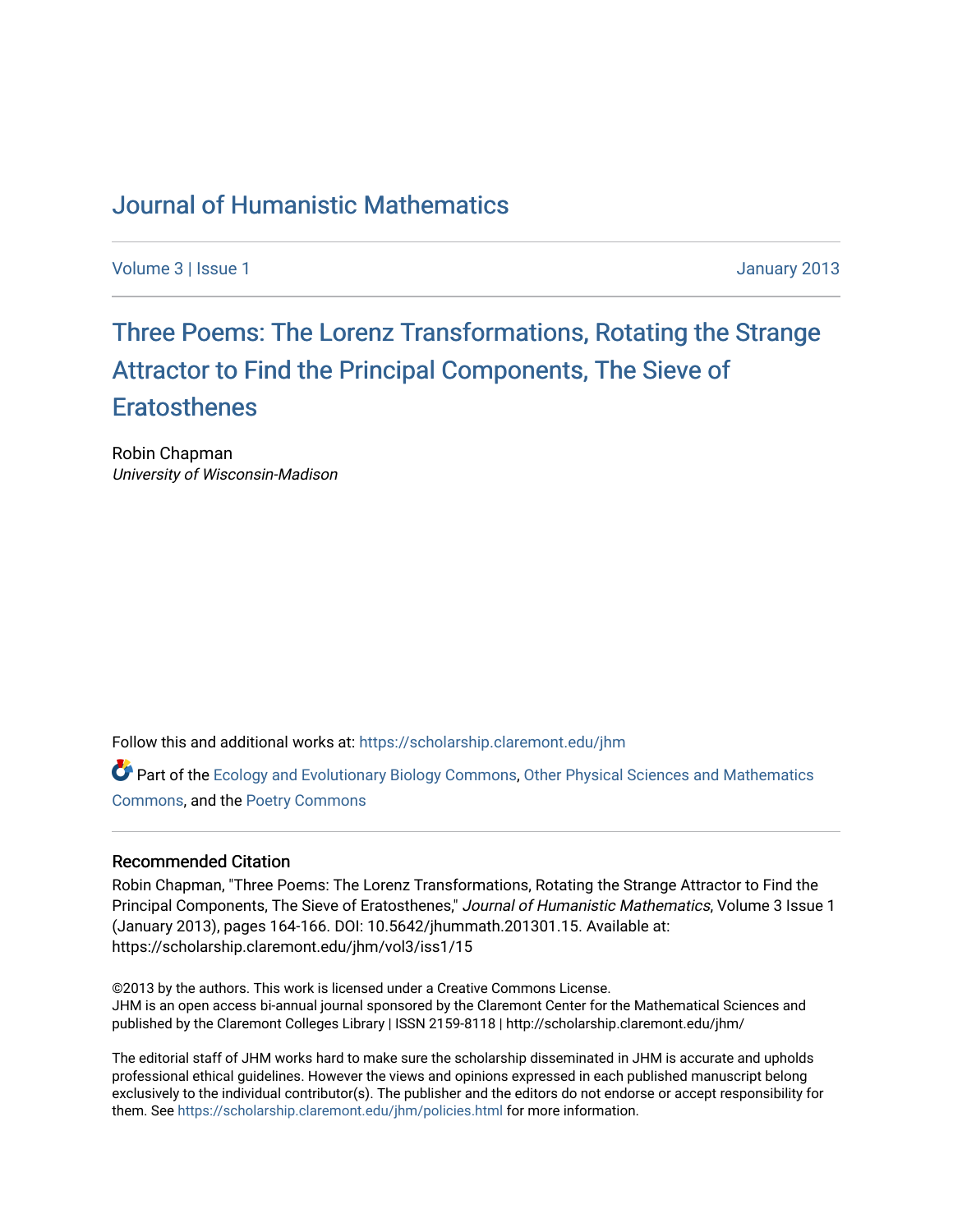## Three Poems

Robin Chapman

University of Wisconsin rschapma@wisc.edu

## The Lorenz Transformations

What is it like, shifting frames? To step from the riverbank into the river and be carried away? To hop on a beam of light with a slight lift, the way the trapeze artist grabs the swing and lifts off, and out, over our heads– or the way we open a book and surrender to words? Time, place, life shifts– the aerialist still in the center of her swinging arc, high above–but now a split-second exchange of movement and trust and she swings from the wrists of her partner, frame shifted again;

or the way our eyes lift to the sports bar screen, lock into flashflood sweeping cars and people away as we drink our beer while we cheer a tackle in a football game, slowed thump of brain against skull; and that constant trickster, light, links us faster than the speed of thought– we are older than what we see: the half-time score, the Dow Jones Feed, the faces of families in Brazil's mudslides searching for family, the houses in Brisbane under water, the trapeze artist, once aloft, suddenly airborne, caught, dropped bowing now, grounded again on our spinning earth as we cheer. Journal of Humanistic Mathematics Vol 3, No 1, January 2013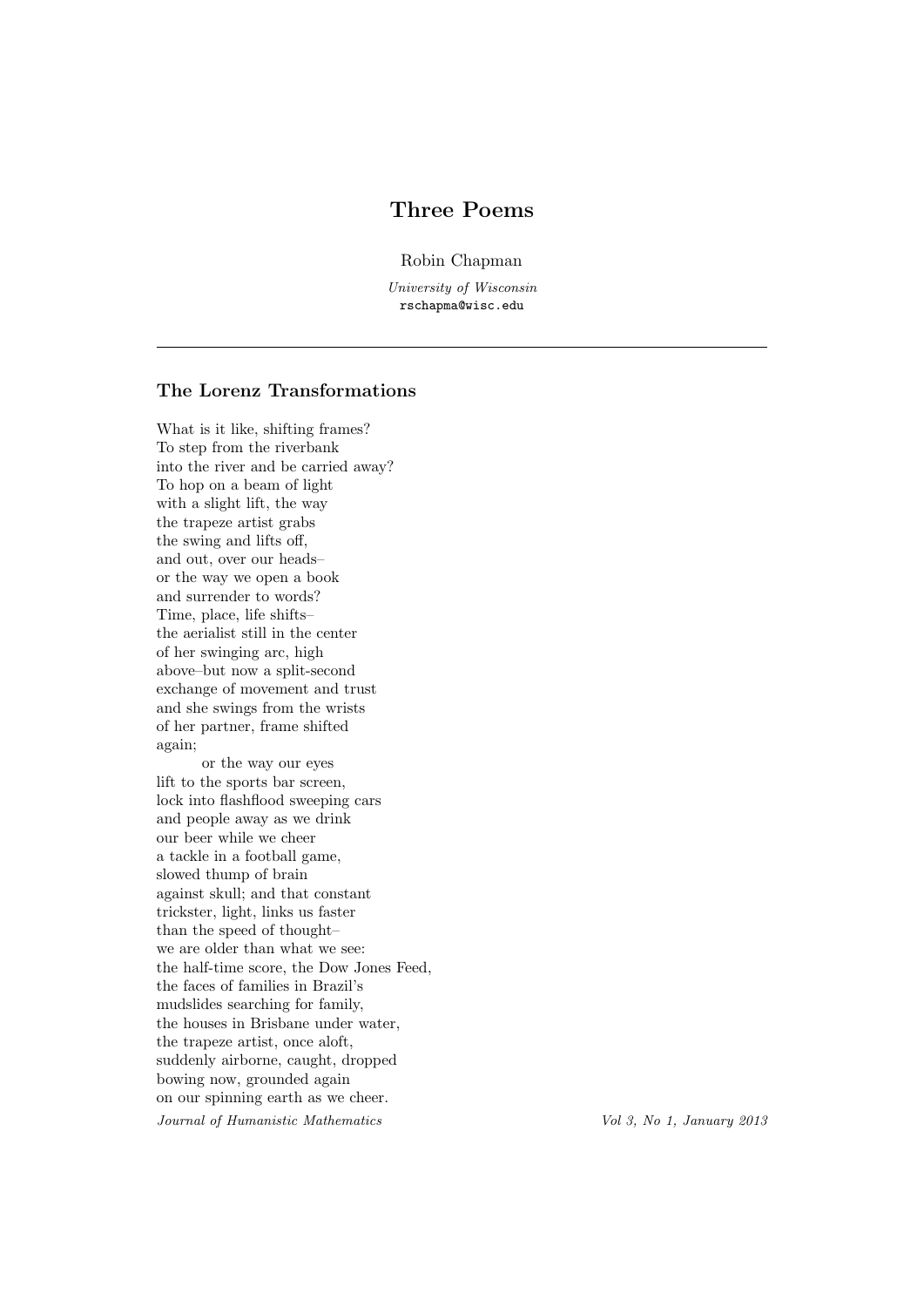### Rotating the Strange Attractor to Find the Principal Components

Disaster engulfs us, puncture wound, and we watch the ongoing bloom on TV like volcano plume under pressure so deep we would freeze collapse in the crush in dark so dark we can see only by the smallest robotic searchlight– how it bubbles out still around the mile-thin straw of the sipping tube and no ship with stomach large enough to drink it all– do, do, do something we scream at the screen, switch to the volunteers hosing off sludged pelicans, shoveling tarballs off the beaches, turn to the newspaper, listing the global ownerships and outsourcing and the island the size of a football field whose impoverished regulations govern the drilling platform and there it is, the absence of law, no blowout preventer on the money flow, no slow bureaucratic check on an ecological impact plan affecting walruses, no mention of the easy out of bankruptcy erasing our pension plans or Britain's economy, no coverage of that other Gulf disaster, years in the making–

where are the cameras trained on the Dead Zone, larger still than the spill, where

our midwestern nitrogen flows from the mouth of the Mississippi to fertilize a killing zone

of toxic algal bloom? But that's old news, and we own the ethanol, the soda pop, the midwest's green dreaming fields.